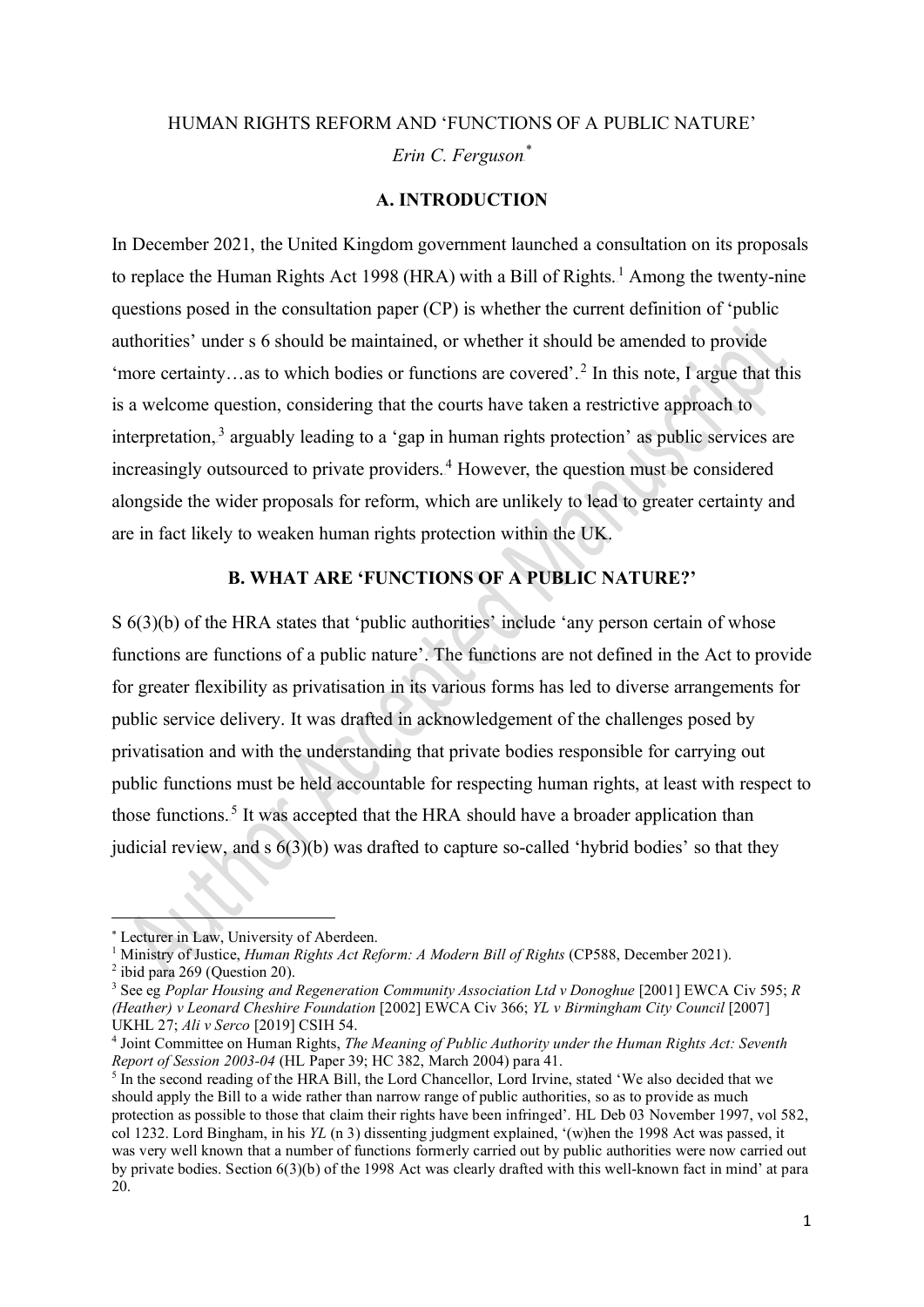would be covered for the functions they performed that were public in nature, but not for their private activities.<sup>6</sup>

Despite the apparently broad scope of s 6(3)(b), the courts have developed a restrictive approach to interpretation, meaning that many private contractors delivering public services are not subject to the HRA. In *Donoghue*, Lord Woolf suggested that 'functions of a public nature' should be interpreted broadly by considering a range of factors.<sup>7</sup> However, in determining whether a housing authority set up by a local authority was a 'public authority' for HRA purposes, the Court of Appeal based its decision largely on the close relationship between the two authorities and the extent to which the housing authority's activities were 'enmeshed' with those of the contracting authority.<sup>8</sup> The Court of Appeal later applied the *Donoghue* reasoning to conclude that the Leonard Cheshire Foundation, which had contracted with a local authority to provide residential care services for the elderly, was not 'standing in the shoes of the local authorities' and therefore not a public authority under the  $HRA.^9$ 

Following these decisions, the Parliamentary Joint Committee on Human Rights (JCHR) described the courts' interpretation as 'highly problematic'.<sup>10</sup> They argued that the criteria used to determine whether a body was a public authority gave too much weight to the 'administrative links' between the contracting body and the state, rather than the nature of the function.<sup>11</sup> The report considered a range of possible solutions, including an alternative drafting of s  $6(3)(b)$ , but concluded that it was too early to consider legislative amendment, and, in any event, it would be difficult to come up with a 'magic formula' for an improved definition of public authority.<sup>12</sup> Its successor committee published a further report in 2007, largely in agreement with the previous recommendations, but also arguing that the time had come to consider a legislative solution.<sup>13</sup>

The report was published as the *YL* case was being appealed to the House of Lords, where a majority of 3-2 held that private care home operator Southern Cross Healthcare Ltd

 $12$  ibid para 149.

<sup>6</sup> S Palmer, 'Public Functions and Private Services: A Gap in Human Rights Protection' (2008) 6 I-CON 585. <sup>7</sup> *Donoghue* (n 3) at para 65.

 $8$  ibid at paras 65-66.

<sup>9</sup> *Leonard Cheshire* (n 3) at para 35 per Lord Woolf.

<sup>10</sup> JCHR (n 4) para 41.

 $11$  ibid para 41.

<sup>&</sup>lt;sup>13</sup> Joint Committee on Human Rights, *The Meaning of Public Authority under the Human Rights Act: Ninth Report of Session, 2006-07* (HL 77, HC 410) para 136.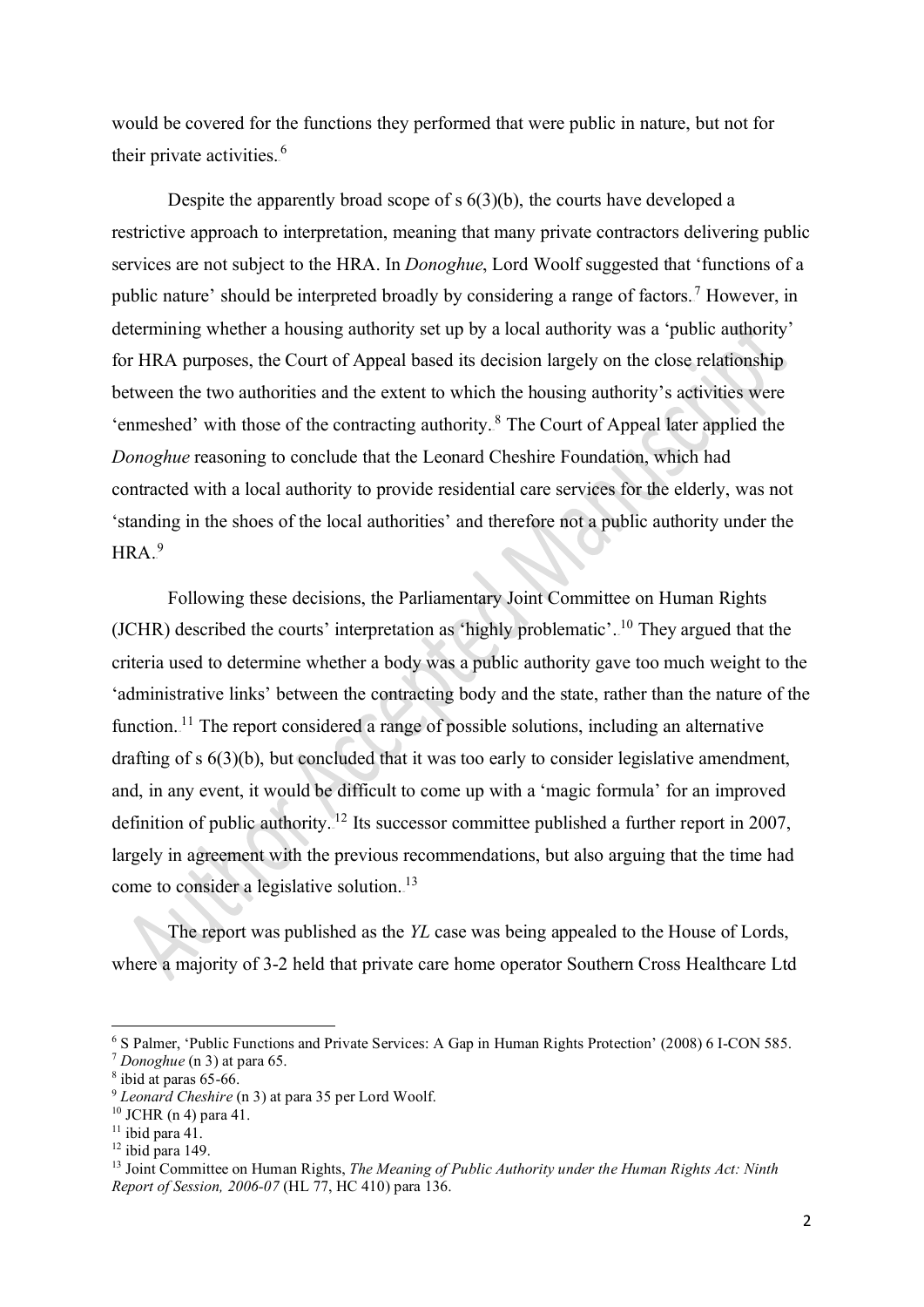was not a public authority under the meaning of the  $HRA$ .<sup>14</sup> In delivering the majority judgment, Lord Scott reasoned that it is not sufficient 'to compare the nature of the activities being carried out at privately owned care homes with those carried out at local authority owned care homes' and instead the court must consider the reason these functions are being performed.<sup>15</sup> Explaining that whilst a local authority providing care services does so pursuant to its statutory duties, a private contractor does so pursuant to private law contractual obligations, the majority held that it would not be necessary nor desirable to classify Southern Cross as a public authority for HRA purposes.

The *YL* decision demonstrates the courts' misplaced emphasis on institutional, rather than functional characteristics, and it received considerable criticism at the time.  $16$ Ultimately, the question of whether private care home operators should be subject to the HRA was referred to Parliament,  $17$  and the Care Act 2014 now makes clear that registered care providers funded or providing care arranged by local authorities are exercising 'functions of a public nature' and subject to the HRA.<sup>18</sup> However, the reasoning of the House of Lords in *YL* has continued to influence the courts, including the Court of Session in *Ali v*  Serco.<sup>19</sup> The case concerned the question of whether private contractor Serco Ltd. had violated the applicants' Article 3 and 8 Convention rights in changing the locks on their flat after their claims for asylum were rejected. First, the court had to consider the preliminary question of whether Serco, which was in a contract with the Home Office to provide accommodation to asylum seekers and refugees, was a public authority.

The Outer House decided that Serco's provision was 'clearly…a function which is governmental in nature' largely because the function was part of the implementation of the UK's international obligations.<sup>20</sup> Moreover, the fact that the applicants had no choice but to live in the accommodation suggested that this was not a typical commercial arrangement and was instead analogous to the exercise of coercive powers, similar to *Campbell v Scottish* 

 $14$  *YL* (n 3).

<sup>&</sup>lt;sup>15</sup> ibid at para 31.

<sup>&</sup>lt;sup>16</sup> See eg Palmer (n 6); R Austin, 'Human Rights, the Private Sector, and New Public Management' (2008) 1 UCL Human Rights LR at 17; J McLean, 'Public Function Tests: Bringing Back the State?' in D Dyzenhaus, M Hunt, and G Huscroft (eds) *A Simple Common Lawyer: Essays in Honour of Michael Taggart* (2009) at 185. <sup>17</sup> *YL* (n 3) at para 171.

<sup>18</sup> s 73.

<sup>19</sup> *Ali v Serco* [2019] CSOH 34; *Ali v Serco* [2019] CSIH 54. The CP cited the divergent approaches taken by the Inner and Outer Houses of the Court of Session in Ali to illustrate its point about the 'uncertainty' in the current definition of public authority at para 267.

<sup>&</sup>lt;sup>20</sup> *Ali v Serco* [2019] CSOH 34 at para 31. The obligations are set out in the Asylum Seekers (Reception Conditions) Regulations 2005; Asylum Support (Prescribed Period following Appeal) Regulations 2007.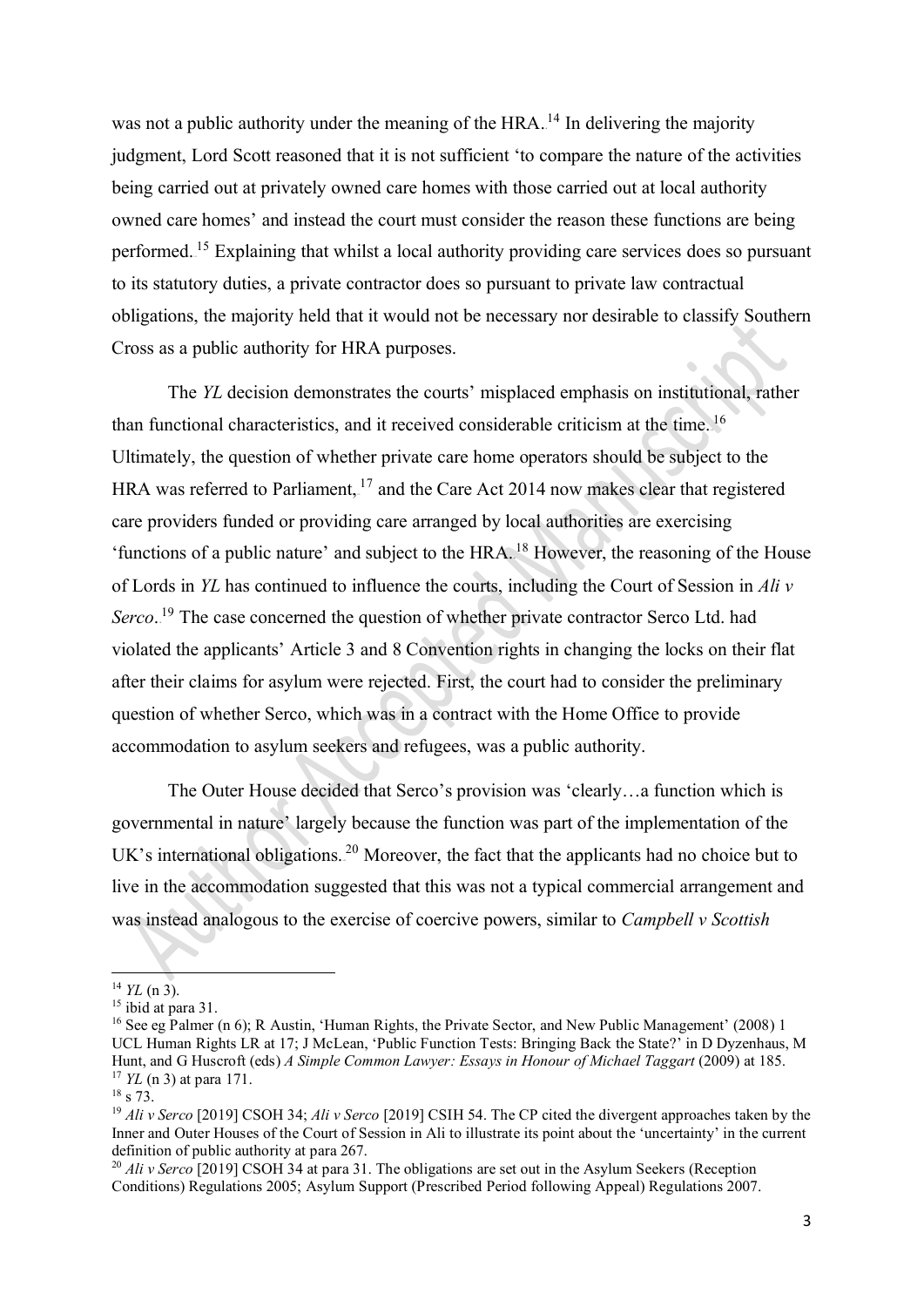*Ministers*.<sup>21</sup> However, the Inner House overturned this decision, drawing on the reasoning of the House of Lords in *YL* to conclude that Serco was not a public authority under the meaning of the HRA as it was 'merely' providing services under contract with the Home Office and did not exercise any coercive powers.<sup>22</sup>

### **C. THE GOVERNMENT'S PROPOSALS**

Given the restrictive interpretation of  $s$  6(3)(b) by the courts, resultant criticism, and the failure of either of the JCHR reports to result in any satisfactory solutions, the government's suggestion to clarify the meaning of 'public authority' is at first glance a welcome and reasonable proposal. However, the suggestion is part of its wider proposal to replace the HRA with a 'modern' Bill of Rights and must be understood in this context.<sup>23</sup> The CP furthers the Conservative Party's 2015 manifesto pledge to 'scrap' the HRA and proposes significant changes to the framework for human rights protection and the relationship between the UK's domestic courts and the European Court of Human Rights (ECtHR).<sup>24</sup> The proposals are premised on the argument that the courts have taken an expansive approach to the interpretation of Convention rights, and the ECtHR has become too influential. A complete analysis of the government's proposals is not within the scope of this article, but there are indications within the CP that the proposals would do little to improve human rights within the UK and could in fact undermine the framework for rights protection. For example, the CP argues that the 'ambiguity' of s 2 HRA leads to uncertainty and an 'over-reliance' of the ECtHR jurisprudence by domestic courts,  $2<sup>5</sup>$  but the suggestion to codify within the Bill of Rights the option for courts to 'have regard to' the judgments of courts outside of the UK or Strasbourg does little to address the purported problem of uncertainty.<sup>26</sup> The options to replace s 2 appear to have been drafted to limit the influence of Strasbourg, but give judges little guidance on how to weigh judgments from other jurisdictions.

The CP explains that should the HRA be replaced with a Bill of Rights, the government intends to maintain a broad approach to defining 'public authorities', but it notes

<sup>&</sup>lt;sup>21</sup> [2017] CSOH 35.

<sup>&</sup>lt;sup>22</sup> *Ali* (n 3) at paras 54–57.

 $23$  CP 558 (n 1).

<sup>&</sup>lt;sup>24</sup> Conservative Party, *Election Manifesto 2015* at 58.<br><sup>25</sup> CP 558 (n 1) para 114.

<sup>&</sup>lt;sup>26</sup> ibid, Appendix 2, 96-97. For more on this, see Rt Hon Lord Carnwath of Notting Hill, former Justice of the UK Supreme Court, 'Lord Carnwath's Lecture on Human Rights Act Reform – Is it Time for a New British Bill of Rights?' (Speech at the Constitutional Law Matters event, Centre for Public Law, University of Cambridge Faculty of Law, 8 February 2022) <https://constitutionallawmatters.org/2022/02/lord-carnwath-lecture-onhuman-rights-act-reform-is-it-time-for-a-new-british-bill-of-rights?> accessed 23 February 2022.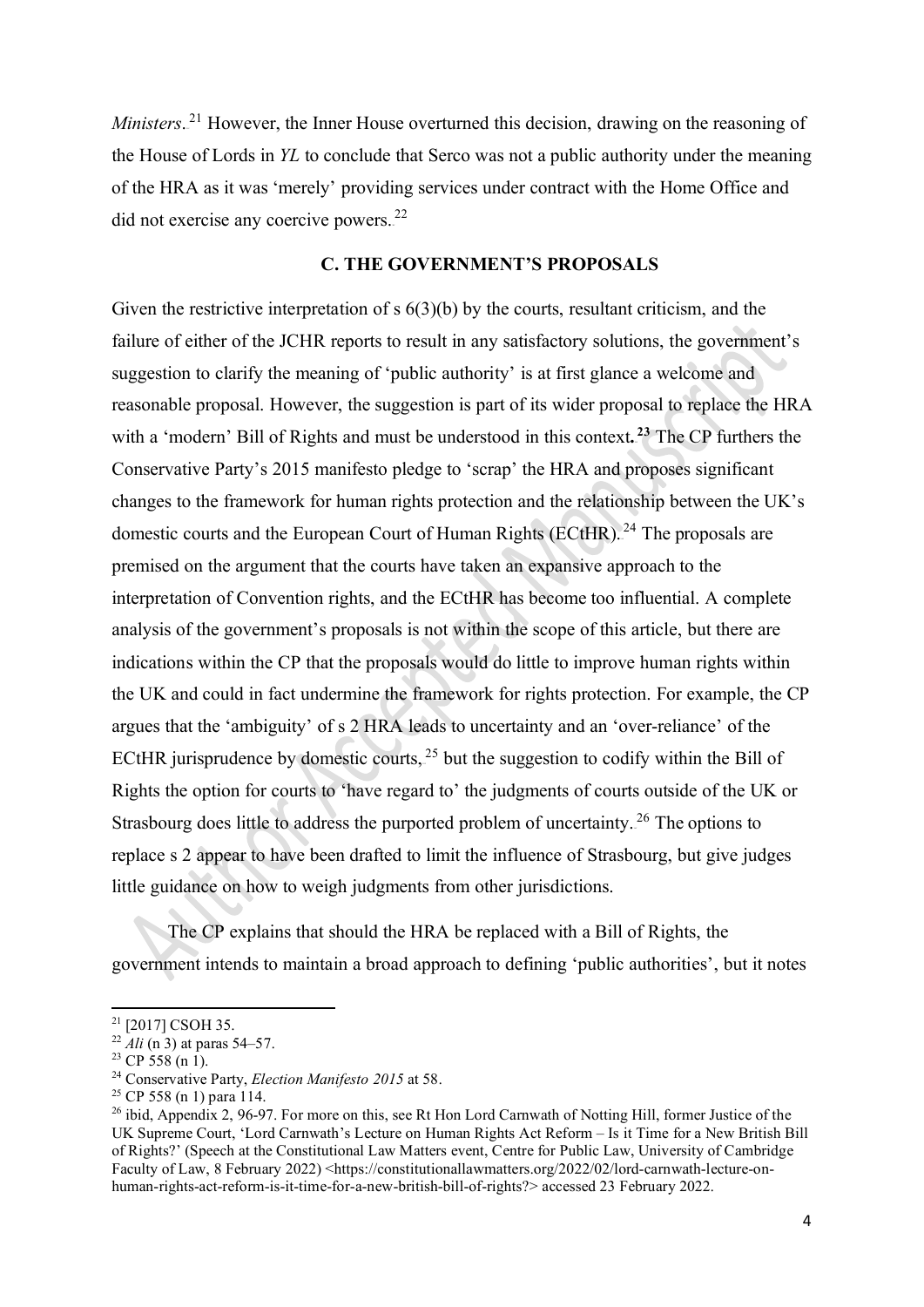that it can 'be difficult…to predict with certainty whether particular functions are of a public nature'.<sup>27</sup> and asks whether an alternative approach can help ensure that the Bill of Rights applies broadly without adding 'new burdens' for private contractors.<sup>28</sup> In comparison with some of the other proposals, this is relatively uncontroversial. However, it is notable that the question provides very little detail on the longstanding debates over s 6(3)(b), the extensive case law, or the academic criticism. To illustrate its point about the 'uncertainty' surrounding the meaning of 'public authority', it briefly refers to two recent cases: Ali <sup>29</sup> and *LW and* others v Sodexo.<sup>30</sup> However, it does not provide any detail on how these decisions were reached, or the criteria used by the courts to determine whether a body falls within the scope of the HRA. Indeed, *YL* is reduced to a mere footnote.

The lack of detail or suggestions for alternative wordings gives the impression that the question was an afterthought.<sup>31</sup> Considering that this is not a new question, it is disappointing that additional context has not been provided, as this would be helpful in evaluating the question.<sup>32</sup> As it stands, the CP frames the problem of definition as one of legislative drafting, rather than judicial interpretation.<sup>33</sup> In the cases discussed in the previous section, the courts do appear to have 'struggled with methodology' when it comes to identifying the characteristics that make a function public in nature.<sup>34</sup> However, this cannot be attributed solely to the wording of  $s$  6(3)(b) as the courts' emphasis on institutional characteristics appears to have been influenced by the reasoning in earlier cases on the scope of judicial review. Therefore, whilst the time has come (again) to seriously consider an alternative definition of 'public authority', it is not accurate to say that the current definition is inherently unclear.

An alternative drafting could reverse the restrictive approach by the courts and give potential claimants greater certainty over which bodies are covered under the Bill of Rights. However, as the 2004 JCHR report concluded, it is difficult to think of an alternative drafting

 $33$  ibid para 269.

<sup>&</sup>lt;sup>27</sup> CP 558 (n 1) para 267.

<sup>28</sup> ibid para 269.

<sup>29</sup> *Ali* (n 3).

<sup>30</sup> [2019] EWHC 367 (Admin).

 $31$  By contrast, the government's proposals on the reform of ss 2 and 3 HRA include illustrative draft clauses for consideration.

 $32$  The question has previously been raised by the JCHR (n 4). In its 2004 call for written evidence, it asked 'Whether in your view the meaning of public authority under the Human Rights Act, as interpreted by the Courts, is the right one?'

<sup>34</sup> McLean (n 16) at 199. McLean was referring specifically to the *YL* decision in this comment, but the argument can be extended to other cases concerning the meaning of 'public authority' under the HRA.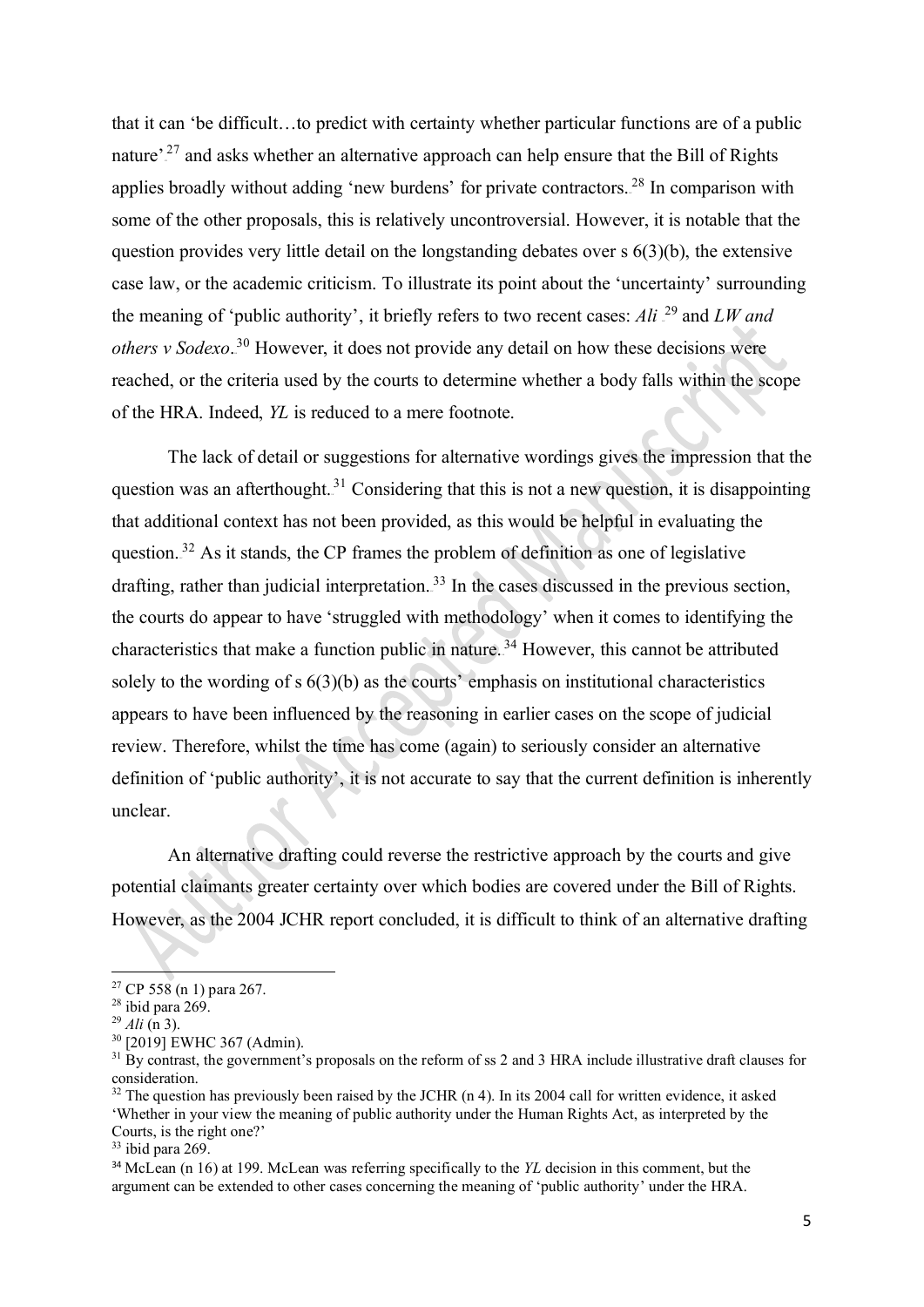that would provide greater clarity.<sup>35</sup> The suggestions previously put forward are imperfect, such as classifying functions that would otherwise be performed directly by public bodies as 'public'.<sup>36</sup> However, focusing on historic arrangements still does not capture the nature of the function, though in conjunction with other factors the reasons for why the function has historically been performed by the public sector could shed additional light. Any alternative wording would have to be very carefully drafted to avoid limiting the scope of the Bill of Rights and making it more difficult to hold private bodies accountable for breaches of human rights.

Considering that any alternative drafting would still be subject to judicial interpretation, a list of factors to assist judges in making this determination would also be useful. Similar to the factor-based approach to designation proposed by the Scottish Information Commissioner in the context of the Freedom of Information (Scotland) Act 2002, the factors could be taken into account by judges to ensure that their decisions align with the Parliamentary intention for a broad application to private bodies carrying out public functions.<sup>37</sup> Factors should focus on the nature of the function being performed, rather than the characteristics of the body performing it, and could include, inter alia, whether it involves coercive powers normally exercised by the state and the extent to which the inadequate performance of the function would interfere with the fundamental rights of its recipients. This approach would maintain the flexibility needed to respond to varying models of privatisation and outsourced public services, but would provide greater clarity as well as the forum for a broader discussion on what makes a function or a service 'public'.

### **D. CONCLUSION**

Should the HRA be replaced with a Bill of Rights, it could provide an opportunity to bridge the 'gap in human rights protection'.<sup>38</sup> by reversing the narrow approach and ensuring that 'public authority' is given a broad meaning that reflects the original Parliamentary intention. This would be a welcome development in a debate that has been taking place for roughly two decades with little concrete progress. However, the question on the definition of 'public authority' seemed to be a mere afterthought in a CP chiefly concerned with limiting the influence of the ECtHR on domestic courts and law within the UK. The *Ali* judgment has

<sup>35</sup> JCHR (n 4) para 98.

<sup>36</sup> JCHR (n 13).

<sup>37</sup> Office of the Scottish Information Commissioner, *FOI 10 Years On: Are the Right Organisations Covered?*  $(2015).$ 

 $3$  JCHR (n 4).